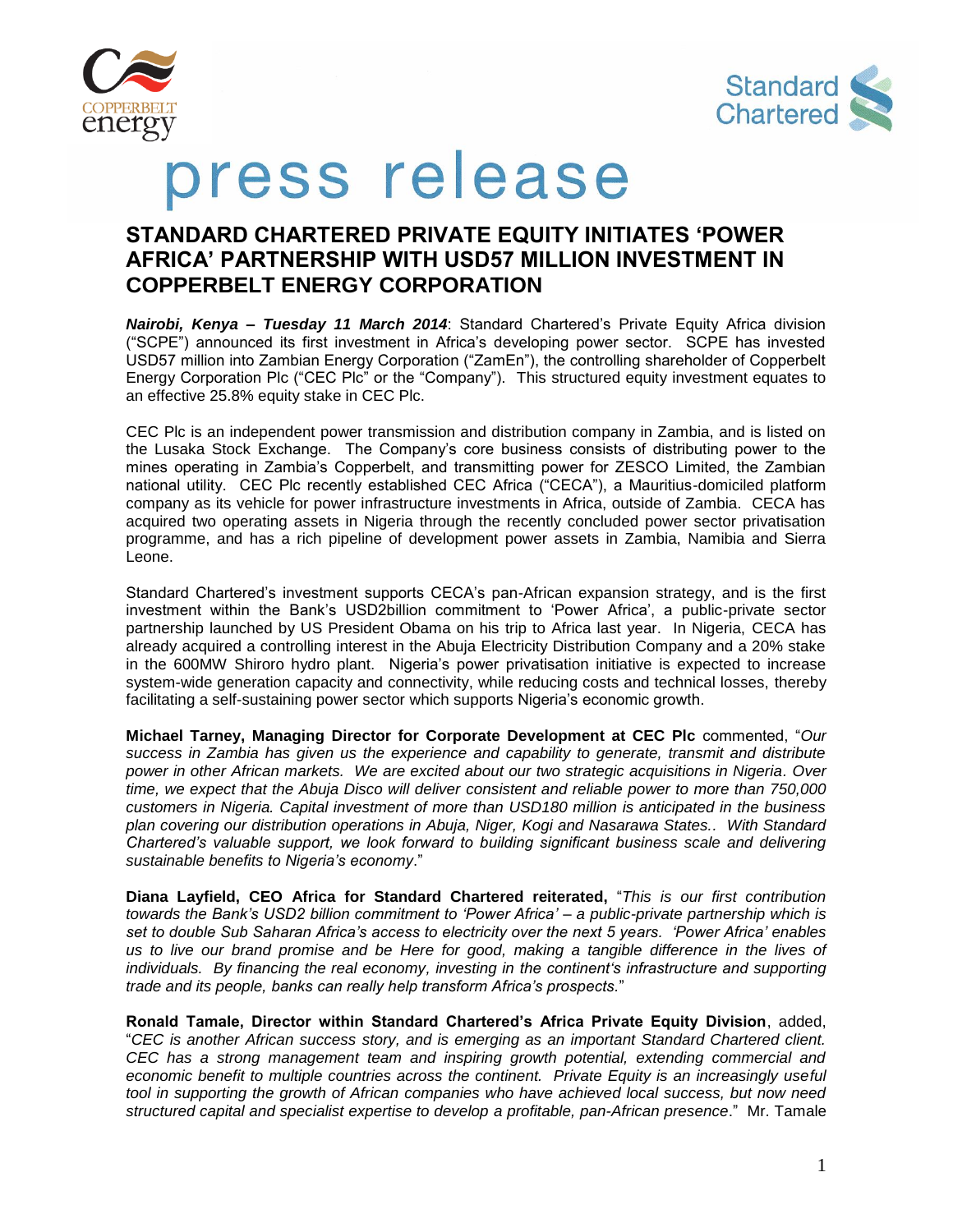and Mr. Kanad Virk, Managing Director for SCPE's Energy, Resources & Infrastructure investment team, will be joining CEC Plc's and CECA's boards of directors.

According to the World Bank, Africa's total infrastructure spending need is USD93 billion per annum. Of that, Africa should be spending USD41 billion on power, installing 7,000 MW per annum of generation capacity, just to keep up with electricity demand. The 'Power Africa' partnership will provide USD7 billion of US financing support and an initial USD9 billion of private sector commitments for power generation projects – ultimately delivering 10,000 megawatts of new electricity generation across 6 countries, reaching 20 million individuals in 5 years. Standard Chartered has made the largest private sector contribution to the partnership thus far.

## *ENDS*

For further information, please contact:

| <b>Copperbelt Energy Corporation:</b> | <b>Standard Chartered Bank:</b>                         |
|---------------------------------------|---------------------------------------------------------|
| Chama Nsabika-Kalima - Senior Manager | Lauren Callie - Head of Business Communications, Africa |
| <b>Corporate Communication</b>        | Mobile: +27 (0)82 894 5581                              |
| Mobile: +260 966 792 922              | Email: Lauren.Callie@sc.com                             |
| Email: nsabika@cec.com.zm             |                                                         |
|                                       | Or Emily Kaiga on +254 77 206 6592                      |
|                                       | Emily.Kaiga@sc.com                                      |
|                                       | <b>Head of Brand and corporate communications</b>       |
|                                       |                                                         |

### **NOTES FOR EDITORS:**

#### *About CEC*

*The Copperbelt Energy Corporation PLC (CEC) is an independent power generation, transmission and distribution company, with interests in closely linked businesses in Zambia and the African region, including optic fibre based telecommunications. A member of the Southern African Power Pool and listed on the Lusaka Stock Exchange, CEC has a deep insight into the mining industry, enabling it to provide quality electricity and other power products and services to the majority of the mines in Zambia for over 50 years. CEC is well positioned as a developer of energy infrastructure in Africa and is respected in the region for its skills in designing and operating transmission systems.*

*The Company owns and operates over 1,000 kilometres of high voltage transmission lines and 41 substations covering all*  towns in Zambia's mineral-rich region of the Copperbelt, and owns the Zambian portion of the electricity interconnector with the *Democratic Republic of Congo, which enables transportation of power within the Southern African region. CEC accounts for over 50% of Zambia's power consumption.*

#### *CEC Africa Investments Limited – a pan-African Power Developer*

*A subsidiary of CEC Plc, CEC Africa is an investments holding company established to develop, finance and operate power infrastructure projects across sub-Saharan Africa. A pan-African power assets developer, CEC Africa provides access to an African power platform with attractive assets across sub-Saharan Africa and has a strong pipeline of both green field and brown field power projects in development across Africa. Riding on the opportunity presented by Africa's significant infrastructure deficit and growing investment interest for infrastructure in Africa, CEC Africa offers an attractive investment vehicle in Africa's energy infrastructure sector.* 

*Please visit [www.cecinvestor.com](http://www.cecinvestor.com/) for more information. You can follow us on Facebook a[t www.facebook.com/cecinvestor](http://www.facebook.com/cecinvestor) and on Twitter @cecinvestor.*

*Standard Chartered's Power Africa Partnership – See release here [www.sc.com/za/news-media/2013](http://www.sc.com/za/news-media/2013-commits-2-billion-to-power-africa.html) [commits-2-billion-to-power-africa.html](http://www.sc.com/za/news-media/2013-commits-2-billion-to-power-africa.html)*

#### *About Standard Chartered Private Equity*

*SCPE is the private equity arm of Standard Chartered. SCPE invests in companies in need of expansion capital or acquisition finance, and in management buy-outs. SCPE focuses on companies whose principal operations and management are located in Asia, Africa or the Middle East. It is an active partner that provides board-level strategic advice and access to the international network of Standard Chartered. Operating out of Johannesburg and Lagos, SCPE Africa has investments of about \$650m in Nigeria, Tanzania, South Africa, and Botswana.*

#### *Standard Chartered*

*We are a leading international banking group, with more than 86,000 employees and a 150-year history in some of the world's most dynamic markets. We bank the people and companies driving investment, trade and the creation of wealth across Asia,*